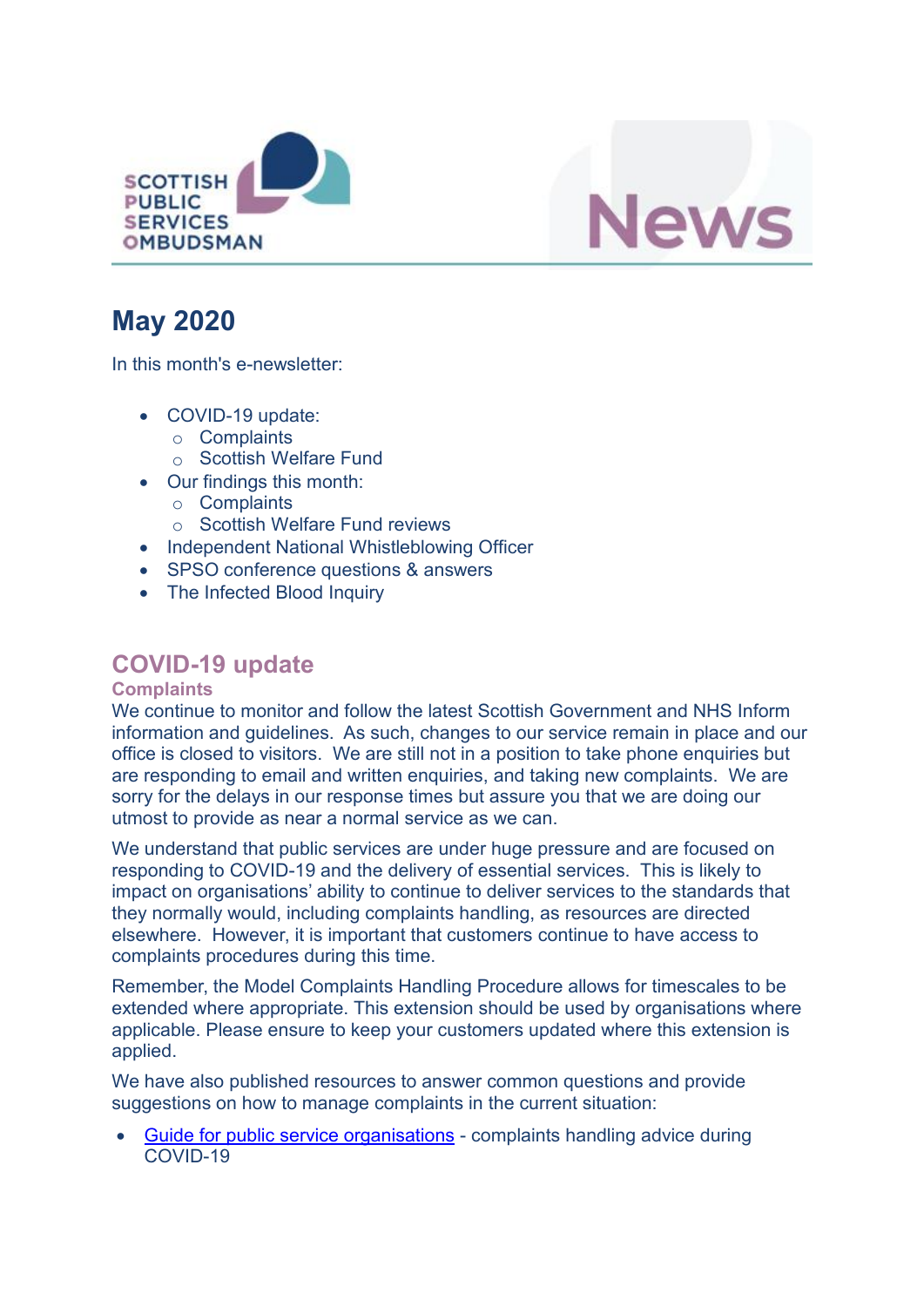Guide for MSPs and [Councillors](https://www.spso.org.uk/sites/spso/files/csa/200403%20COVID19%20guide%20for%20MSPs%20and%20councillors.pdf) - supporting constituents who have concerns or complaints about public services during COVID-19

We continue to update information on our website for both [customers](https://www.spso.org.uk/covid-19-update-for-customers) and [organisations](https://www.spso.org.uk/covid-19-update-for-public-service-organisations) as we monitor the ongoing COVID-19 situation.

#### **Scottish Welfare Fund**

Our Scottish Welfare Fund (SWF) team is providing an essential service to people in need and hardship and is available by phone as normal on Freephone 0800 014 7299.

To help us monitor the impact of COVID-19 on the handling of SWF applications, we have introduced some new findings categories. We acknowledge that the Scottish Government has issued advice to councils about relaxing the requirement to issue decision letters, and around the timescales for making decisions. While we are very sympathetic to the operational difficulties and pressures faced by councils, it is incumbent upon us to monitor how and where this impacts on the service and support provided to applicants, many of whom are vulnerable and at risk of that vulnerability increasing because of the impact of COVID-19.

One area where we have observed variances in approach is applications from those who have applied for a crisis grant after already having received three or more awards in the previous 12-month period. In such cases, we assess whether the council has taken account of the full circumstances of the application. This includes the impact of COVID-19 and the advice from the Scottish Government to suspend the sections of the statutory guidance which cover the assessment of exceptional circumstances (7.21 to 7.23).

Other feedback categories include:

- delays in processing applications within target;
- instances of decision letters not being issued;
- where insufficient information has been gathered to make a robust decision; and
- when case notes do not adequately record the decision.

These findings categories will only apply to applications where we identify a clear link to the COVID-19 pandemic. Our existing findings categories will continue to apply to record feedback on other applications.

### **Our findings**

#### **Complaints**

Due to the impact of COVID-19 on our resources and how we prioritise our work, we are not in a position to publish summary decision reports this month.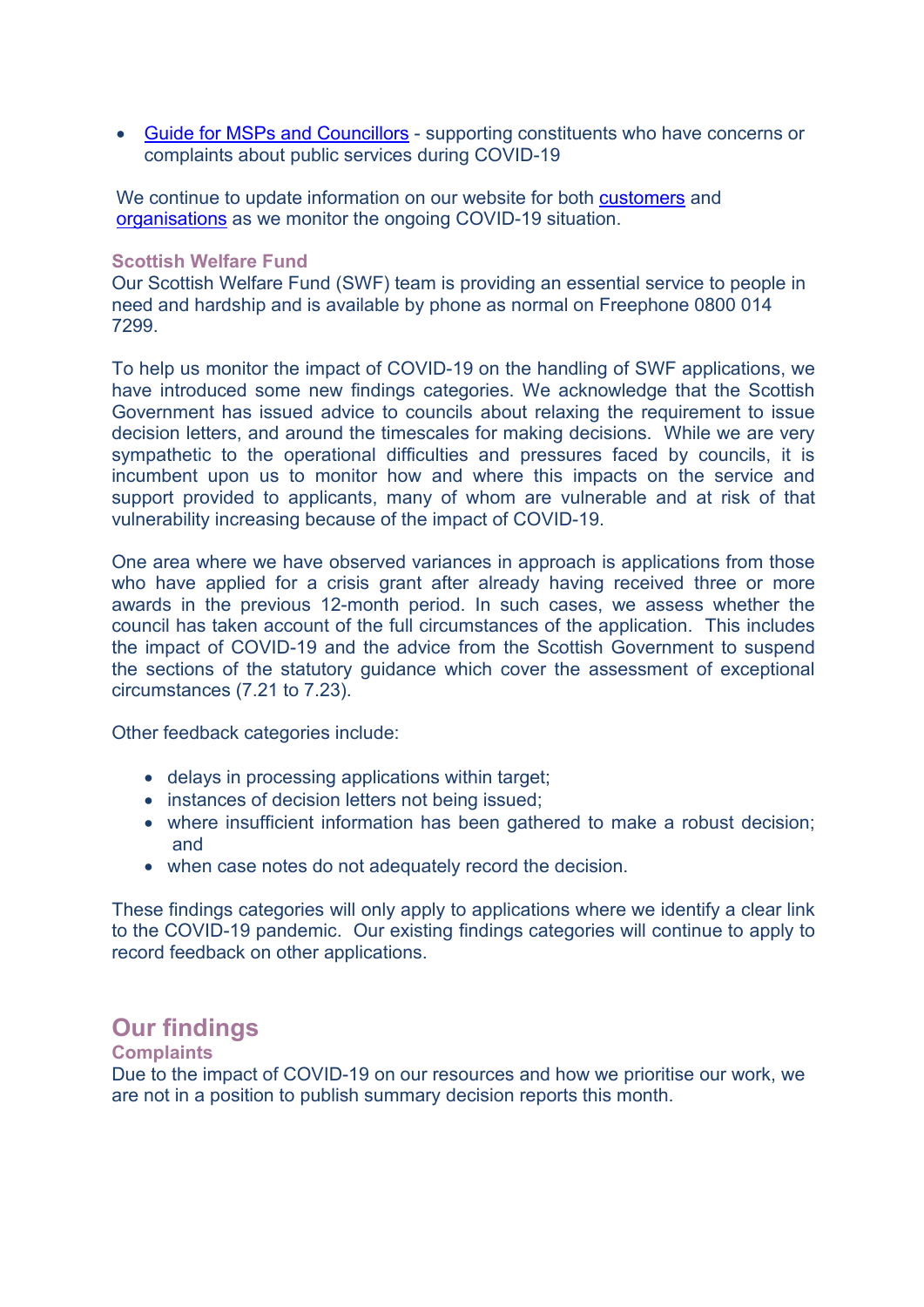#### **Scottish Welfare Fund reviews** *Statistics*

During April we:

- responded to 80 enquiries
- made 62 decisions:
	- o 22 community care grants
	- $\circ$  40 crisis grants
- changed the council's decision on 16 (73%) community care grants and 14 (35%) crisis grants

#### *Case studies*

In recent weeks, we have observed a number of examples where councils have not recorded separate applications in situations where both crisis and community care grant assistance has been requested. Related case studies can be found in the searchable directory on our [website](https://www.spso.org.uk/scottishwelfarefund/case-summaries) under the subject *Administration of applications*.

#### *Crisis grant calculations*

To reflect the 1.7% rise in income support that was introduced in April 2020, we are now applying this increase to crisis grant calculations. We highlighted to the Scottish Government that, following discussions during the most recent review of the statutory guidance, the daily rate for children is in need of review.

### **Independent National Whistleblowing Officer**

The COVID-19 crisis has challenged many aspects of life, and in particular, our health services. In consultation with the Scottish Government, we have paused our work with boards helping them prepare for implementation of the National Whistleblowing Standards.

We will be reviewing the implementation timescales with the Scottish Government in June, to decide whether implementation of the standards should be delayed from the planned date of July 2020, and if so for how long. We will update on the position when it is clearer.

In the meantime, we are continuing with our implementation preparations, including the recruitment of our INWO investigations team, development of our systems and processes, and the support we will provide for boards and other providers, once timescales are clear.

If you have any queries about this work, please contact us at  $CSA@spso.gov.scot.$  $CSA@spso.gov.scot.$ 

### **SPSO conference questions & answers**

Thank you again to everyone who attended our Complaints Improvement Conference 2020 back in February. We took away a number of your questions and have now published these along with our answers in a Q&A [document.](https://www.spso.org.uk/sites/spso/files/Training2018/203004%20SPSO%20Conference%202020%20Q&As%20web.pdf)

You can find this document along with other conference materials on our website.